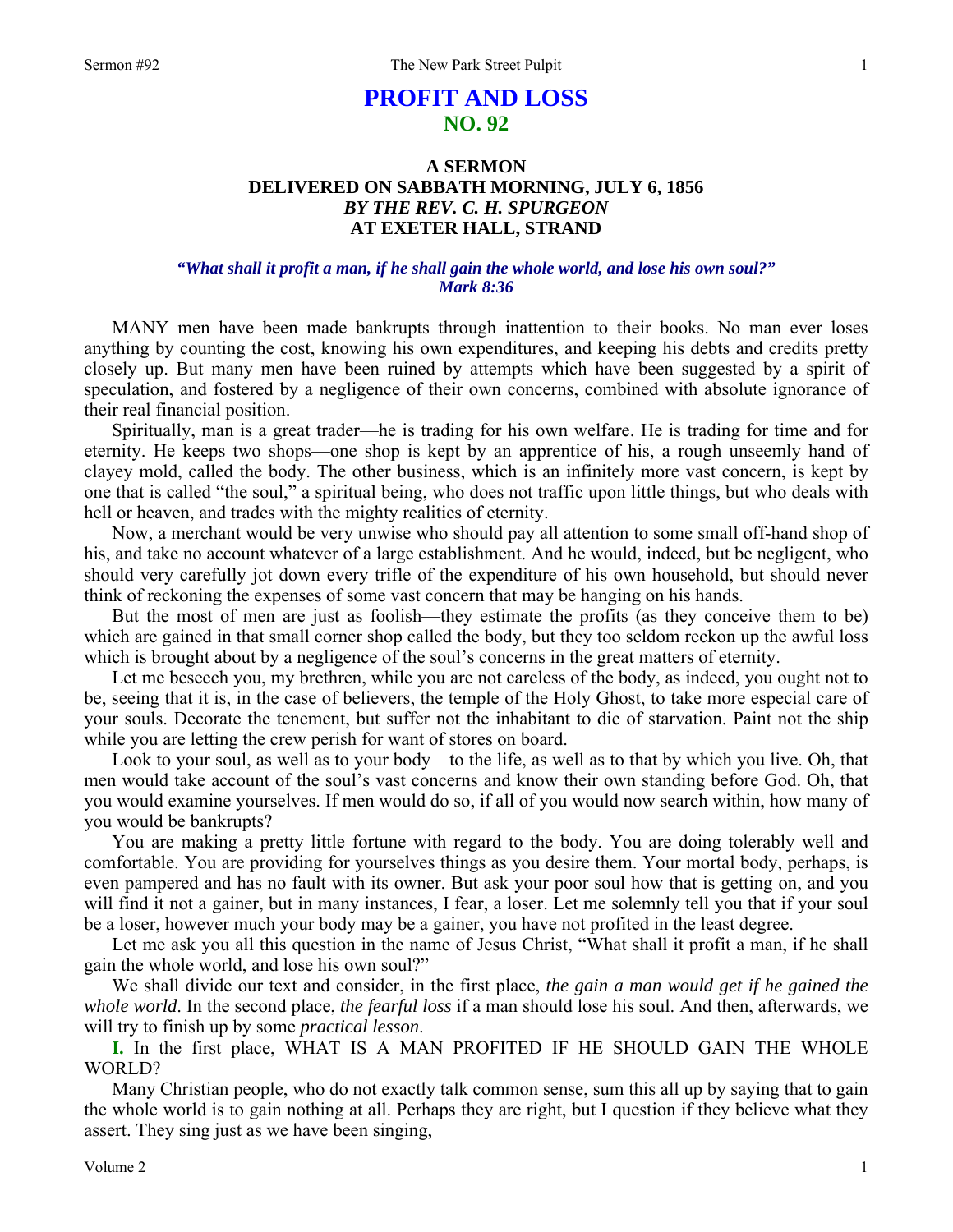#### *"Jewels to you are gaudy toys, And gold is sordid dust."*

And so they are compared with Christ, but there are some who find unnecessary and absurd fault with the things of this world, and call jewels "gaudy toys" and gold "sordid dust." I have often admired some of my friends, when I have heard them talking about gold as sordid dust. For I wonder why they did not give it to the dustman the next time he came round. If they were to do that, I would not mind going round myself for once with the bell, particularly as it might be rather convenient to us, seeing that we want some of that sordid dust to erect a tabernacle for the Most High.

Many who affect to despise wealth are the greatest hoarders of it. I suppose they are afraid it might injure other people's hearts and therefore they put it away very carefully, so that others may not touch the dangerous thing. That may be all very kind of them, but we do not exactly appreciate their benevolent intention, and should think it fully as kind if they were every now and then to distribute some of it.

You hear them saying, very often, that "money is the root of all evil." Now I should like to find that text. But it is not to be found anywhere, from Genesis to Revelation. I found a text once, which said, "*The love of* money is the root of all evil." But as for the money itself, I can see very little evil in it. If a man will but rightly use it, I conceive that it is a talent sent from heaven, bestowed by God for holy purposes, and I am quite sure God's talents are not bad ones.

My brethren, it is all cant for a man to say that he does not really care for these things, because every one does in some degree. Every one wishes to have some of this world. And there really is, in possessing a competency in this world, something considerable with regard to profit. And I am not going to deceive you by striking off all the profits and saying you are losers on every point.

No, I will go the whole length which any of you like to go, with regard to the profit of this world. If it be considerable, I will admit its greatness. If you think it possible to make a fine thing of this world, I will grant it, if you like, and after having admitted that, I will ask you, "Will it answer your purpose to gain the whole world, in the largest sense of that word, and yet lose your own soul?"

Now, I will try, if I can, to add your bills up for you and strike a balance. We will suppose a case which must very seldom occur, in fact, which never has occurred. There never was a man who gained the whole world. Some have been monarchs of almost all the known globe. But it is remarkable, if you look at a map of the ancient world, how little their territories were, compared with the whole globe, indeed, they have not much greater than those of modern monarchs.

It is but a small portion of the world that was known to the ancients, and even then, no man possessed it all. But to put this question somewhat in a point of view wherein the thing might be possible, I think there are three or four cases in which a man may be said, with some reservation, to have gained the whole world.

**1.** In the first place, a man who has *power over extensive empires* may be supposed, in some measure, to have gained the whole world. Take, for instance, ALEXANDER. I cannot bring you a fairer specimen of a man having possession of the whole world than he. He could say of his dominions. that although they had their limits, he did not know the nations who were able to bound his territories.

He could travel thousands of miles without arriving at the boundaries. He had at his foot millions of armed men, ready to avenge his quarrels and uphold his banner. When he rose to fight, he was invincible. When he stood in his council chamber, his will was law. In his service, thousands were slain, but at his summons, an equal number gathered round his standard.

Alexander, I summon you! What think you, is it worth much to gain the world? Is its sceptre the wand of happiness? Is its crown the security of joy? See Alexander's tears! He weeps! Yes, he weeps for another world to conquer! Ambition is insatiable! The gain of the whole world is not enough. Surely to become a universal monarch is to make one's self universally miserable.

Perhaps you think there is very much pleasure in having power. I believe there is. I do not think any man who has any power over his fellow creatures will deny that it is gratifying to his fallen nature. Or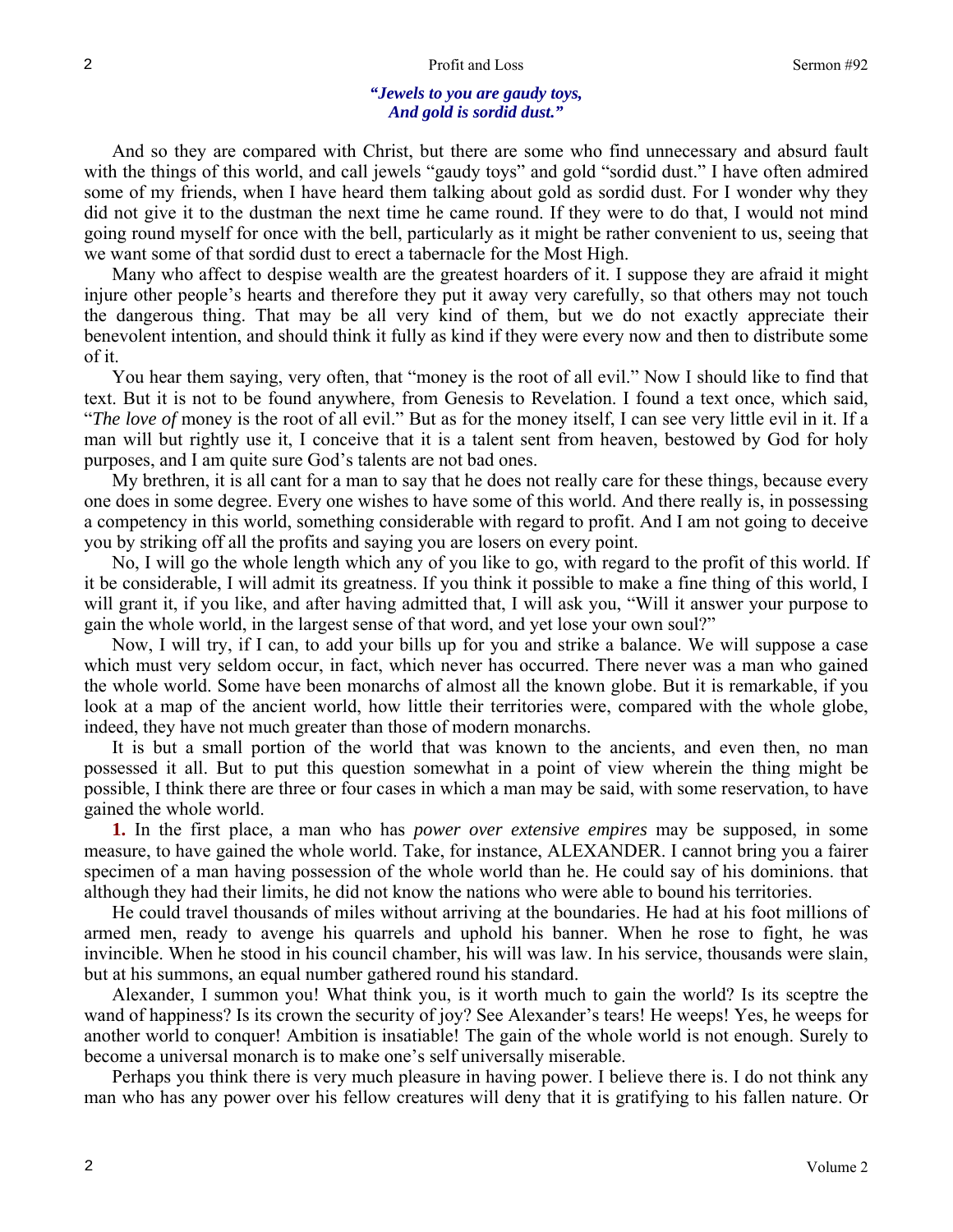else, why is it that the politician seeks for it so continually, and toils for it days without number, and wastes the sap of his life in midnight debate? There is a pleasure in it.

But mark you, that pleasure is counterbalanced by its anxiety. Popularity has its head in the clouds, but its feet are in the sands. And while the man's head is among the stars, he trembles for his feet. There is an anxiety to increase his power or else to maintain it. And that anxiety takes away much of the enjoyment of it.

Lord Bacon has justly compared those who move in higher spheres to those heavenly bodies in the firmament which have much admiration but little rest. And it is not necessary to invest a wise man with power to convince him that it is a garment bedizened with gold, which dazzles the beholder with its splendor, but oppresses the wearer with its weight.

I do verily believe that the winning of the whole world of power is in itself so slight a gain that it were fair to strike the balance and say there is little left. For even Alexander, himself, envied the peasant in his cottage and thought there was more happiness on the plains among the shepherds, than in his palace amongst his gold and silver.

Oh! my friends, if I were to compare all this with the loss of the soul, indeed you might be startled. But I leave it to strike its own balance. I say, that to gain the whole world is but little and especially when we are sinners against God. And moreover, if an empire over the world entails that fearful responsibility which will not allow the eyes to slumber, or the heart to cease its throbbings, if it puts into the hand the power of committing gigantic crimes, and if those gigantic crimes like ghosts haunt men's midnight slumbers, the gaining of power over the whole world is a loss instead of a gain, even considered in itself.

**2.** There is another way of gaining the whole world, not so much by power, but by something next door to it, namely—*riches.* CROESUS shall be my specimen here. He amassed a world of riches, for his wealth was beyond estimation. As for his gold and his silver, he kept little account of them and his precious stones were without number.

He was rich, immensely rich. He could buy an empire and after that could spend another empire's worth. Perhaps you think that to be immensely rich is a great gain. But I believe that to be enormously rich is in itself far from desirable. Ask Croesus.

Dying, he exclaimed, "O! Solon, Solon." And when they asked him what he meant, he replied that Solon had once told him that no man could be pronounced happy until death, and therefore, he cried, "O! Solon, Solon," for the misery of his death had swept away the joys of his life. Such is the slavery of great riches. Such are its anxieties. And such, too often, is that miserly avarice which wealth does beget, that the rich man is often a loser by his wealth, even apart from the loss of his soul.

Many a man would be happier if he had walked the pavement in rags, than if he rode through the streets in his chariot. "Many a heavy heart rides in a carriage," is an old saying, but a marvelously true one. Well said the poet,

> *"If thou art rich, thou art poor; For like an ass, whose back with ingots bows, Thou bear'st thy heavy riches but a journey, And death unloads thee."*

Suppose a man's wealth to have been gained dishonestly, then I pronounce it a terrible and infallible curse to him. In itself it constitutes a plague apart from a world to come. My friends, estimate that gold at what price you like, I say, if you were to put the soul as a debt against it, you would find that there would be a fearful loss.

But even apart from that, I believe that to gain a world of riches would be a loss in itself, at least to most men. There would be few men living who would be able to steer the boat of pleasure through a sea so thick with weeds. The less a man has the better, so that he comes within the moderate competence which every man may desire. Agur was right when he said, "Give me neither poverty nor riches." Great wealth is certainly no great gain.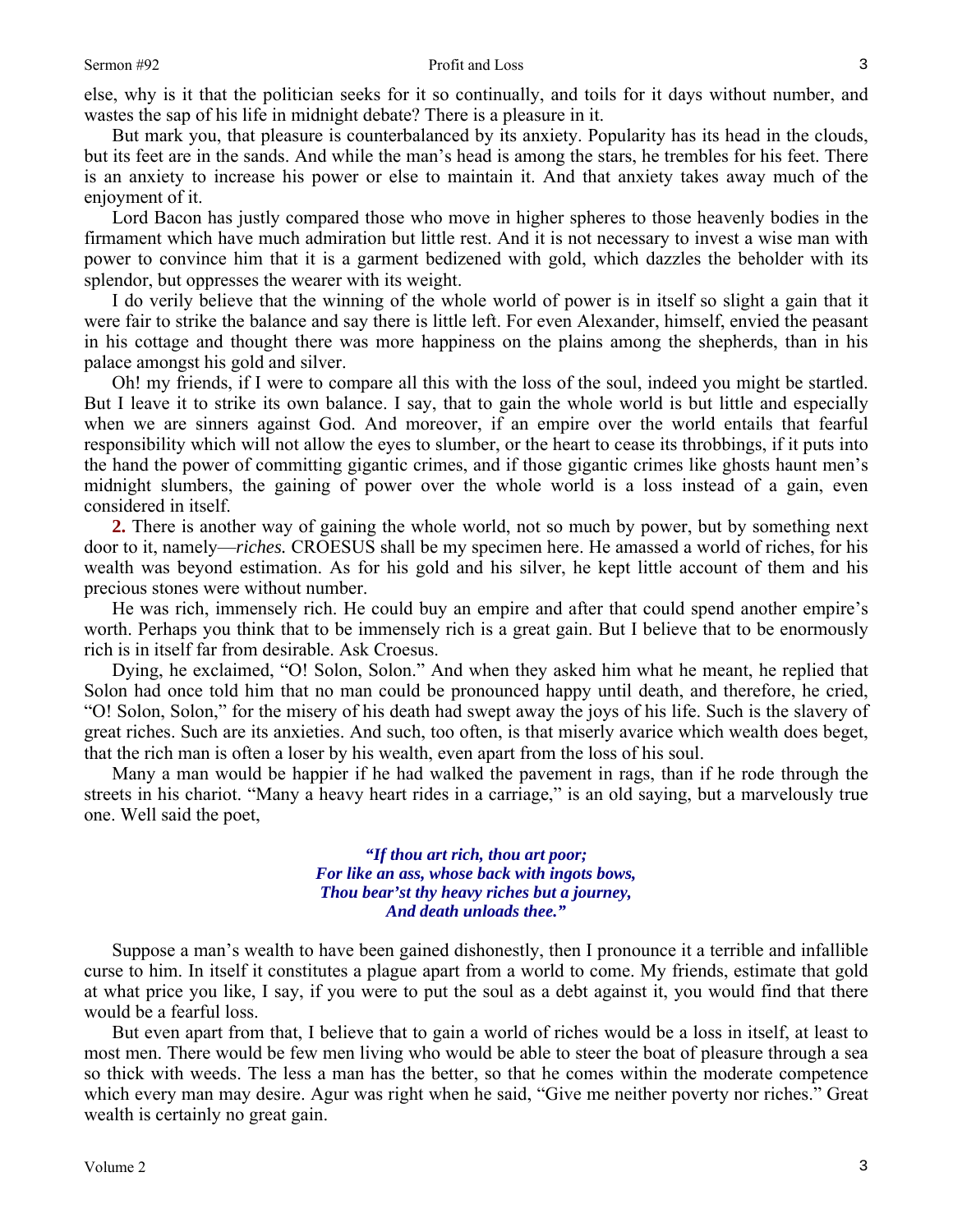**3.** But there was another man who gained the world in a higher sense. His name was SOLOMON. His treasures were not so much those of wealth or power (though he had both), as the treasures of wisdom and the pleasures of the body. Solomon had all things that could delight the mind, please the eye, and charm the body.

He had but to speak and music chanted the sweetest air that Israel's psalmody could give. He had but to lift his finger and noble armies followed him, and treasures were spread beneath his feet. The wines of every vintage were quaffed from his bowl, and maidens gathered from every clime awaited his command. He was master over men—he was lord.

He enjoyed all kinds of delight, every sort of pleasure. He mingled in his cup all that flesh calls paradise, all that men dream of happiness. There was nothing which Solomon did not try. He ransacked the world to find joys. He was a wise man, he knew where to search for earth's happiness and he found it.

Solomon, what did you find? O! you preacher, open your lips and tell us, "*Vanity of vanities, all is vanity*." Thus says the preacher. Oh! my friends, if we could have all the pleasures of the flesh we desire, I question whether they would be, in themselves, a profit. But of this I am certain that compared with the loss of our soul, it would, indeed, be a dreadful loss.

I think that if many of us could indulge all the pleasure of the body we desire, we would destroy our bodies and actually waste our happiness. Many a man has hunted his pleasures too fast to win them. Many a racer has lost the prize by overstraining in the contest. And many a man might have had more pleasure, even to the body, if he had been more moderate in seeking it.

He is a fool who grills a pound of butter. The rake does that. He grills himself away by too fast pleasures, and wastes his life till it is gone, and there is nothing left of it. Ah! if you could have all the world of sensual delights, and if you had all the wisdom of men, apart from the grace of God to restrain your pleasures, I believe you would find it then to be a dead loss. And I will affirm the words of the text, "It would not profit you if you had the whole world, and should lose your own soul."

Even in this world, you see, these great winnings are but little gains. They are great to look at, but they are very small when you get hold of them. This world is like the boy's butterfly—it is pretty sport to chase it, but bruise its wings by an over-earnest grasp, and it is nothing but a disappointment.

But my friends, if there is little profit in this world by these magnificent gains I have mentioned, and in these extreme cases, what shall it profit a man, if he does *not* gain the world and should lose his soul? Put the question this way—What shall it profit a man if he loses this present world and the next too? What shall it profit a man if he gains but a small portion of this world—and this is the most that we may expect—and yet loses his soul?

I have sometimes thought with regard to the rich man, "Well, such a man has a portion in this life. But with regard to the poor man, I cannot see what there is to make him happy if he has not something better to look to when he dies."

I have seen the weary callous-handed sons of toil, often oppressed and down-trodden as they are by their masters, and I have thought, "Oh! poor souls, if you cannot look to another world, you are of all men the most miserable. For you do not get either world. You go trudging along, just like a pack-horse, without the hope of a secure place in which you may at last rest."

The rich man, at least, makes as much as can be made of this world, little as that is, apart from grace, but the poor man makes the least of this world and then he goes from poverty to damnation, from his squalor to perdition, and from his poorhouse and his rags to the flames of hell. What a horrid state to have such an existence—to live in this world a life of misery, and to find a starving existence to be only the preface and the prelude of a more doleful and fearful life hereafter. Oh! what shall it profit you, if you gain a little of this world, and lose your own soul?

Now, I have only cast up accounts for this life. But what will it profit a man, *when he comes to die*, if he gains the whole world, and lose his own soul? There he lies dying—he has no God to console him. Bring to him his heaps of gold. What! do they not still the throbbings of your heart? What! cannot your bags of gold ferry you across the Jordan?

4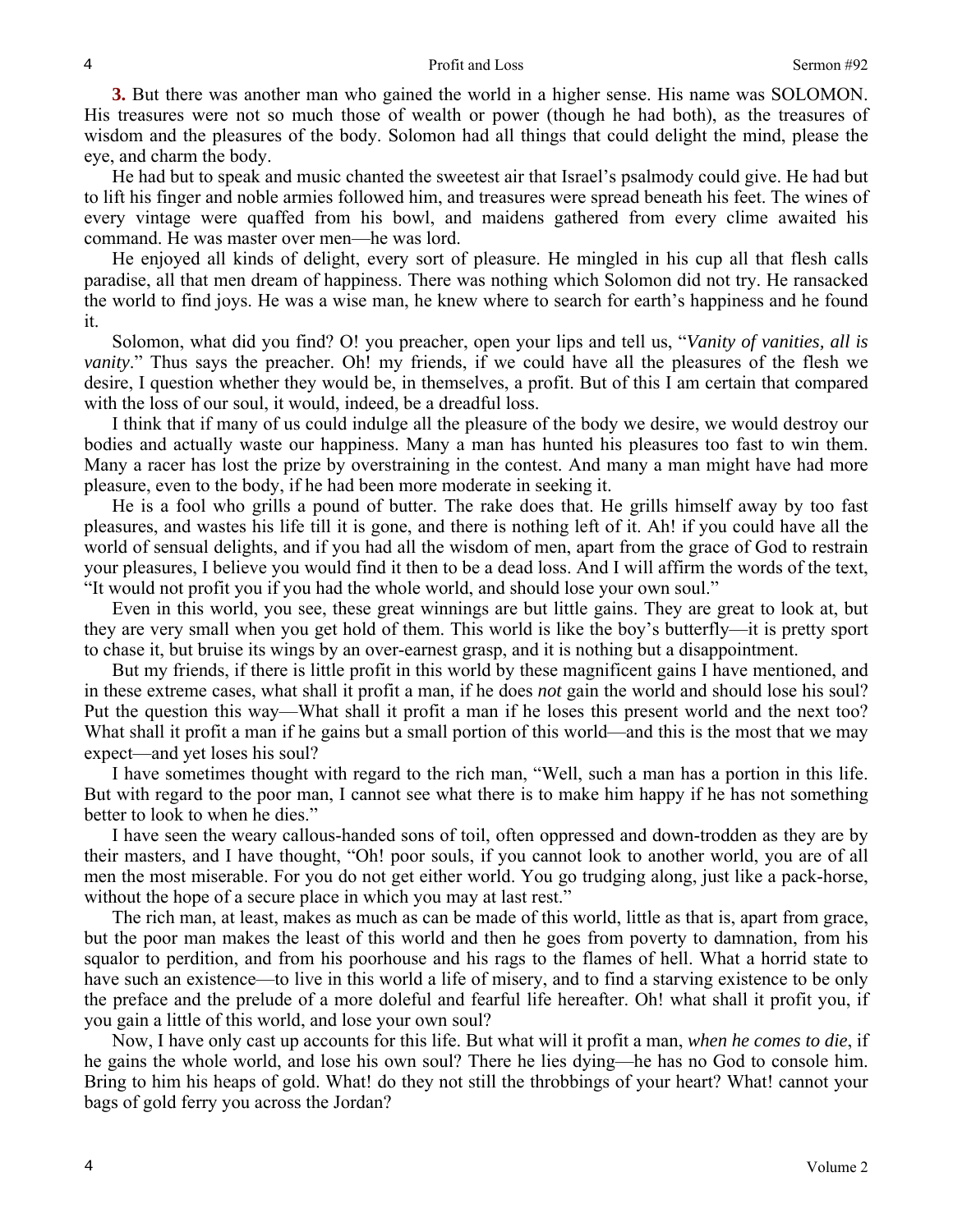What, man! You have lived for your heaps of "glittering wealth," will they not live with you? Will you not take them with you to heaven? No, he shakes his head, for hoarded wealth is but of little use to help a man to die.

You have heard of a sailor, who, when the ship was sinking, rushed into the cabin, broke open the captain's chest, extracted all the money he could—tied it in a belt round his waist—leaped into the sea and sank, thus hurrying himself before his Creator with the witness of his sins about his loins. Oh! it were a bad thing to die with gold so gained.

And do you think gold will do you much good, however you may have come by it, when you lie on your last couch? No. You must bow to inevitable death, in spite of all your riches. And if you gain the whole world's applause or fame, can that help you on your dying bed?

### *"***Jesus** *can make a dying bed Feel soft as downy pillows are."*

But how little will the applause of man seem, when you come to die? Oh! I sometimes think, what poor fools we are to value ourselves by what our fellow creatures think of us. But oh! when we come to die, we shall not care about the din and noise which have followed us all our lives. What will fame and honor be when we are in the last article? Bubbles! Can souls feed on bubbles?

No, we shall then despise such vanities. We shall say, "Fame! Cease your trump. Let me die alone. For alone must I hear the trump of the archangel. You babbling fame, I hate you, for you do but disturb my slumbers and wake me in my bed." Oh! there will be no gain in wealth, or power, or pomp, or fame, when we come to die, they will profit a man nothing, if he lose his own soul.

And what will it profit a man in *the day of judgment*, if he has gained the whole world? Suppose he comes before God's bar clothed in purple, with a crown upon his brow, for there the diadem attracts no attention. I see whole hosts of men gathered before God's white throne. But monarchs and their slaves are mixed indiscriminately. Princes and peasants stand upon a level there and I see no distinction.

God says, "Depart, ye cursed," and the monarch is damned. Or he pronounces, "Come, ye blessed," and the monarch is saved. But the same voice speaks to each one. If they be saints, there is a voice of joy, lifting them to their home. And if they be lost, the voice of denunciation sends them to their appointed doom. Ah! there will be no profit to man, in all he has achieved, when he comes before God's judgment bar.

Suppose him standing up to tell his Maker, "Lord, I had a deal of fame on earth, they stuck me up on the top of a column, to bear all weathers, and they called that glory, to be gazed at by fools, or to be admired by the populace. And O Lord, will you send such a man as I am to perdition?" "Oh," says Justice, "what care I for your statue? What care I for your fame? If your soul be not saved, if you are not in Christ—with all your statues and all your fame—you shall sink to perdition."

For these things count not in the day of judgment. Men shall stand alike there. All shall be on a level. If Christ has saved us, we shall be saved, but if we are out of Christ, great and mighty may we be, but the sentence shall be as impartial to the rich as to the poor.

Once more—what will it profit a man, *when he gets to hell*, if he has gained the whole world? Profit him, sir! Profit him! It will be the other way. In ages long ago a monarch went to hell. Whenever he had entered a city, nobles saluted him and monarchs did him reverence. When he went to hell, it was known he was come. There, in their several dungeons, lay the monarchs whom he had chained and dragged at his chariot wheels. There were the men whom he had slaughtered and whose nations he had cut up, root and branch. And when he entered into hell, lying on their beds of fire and looking on him with scorn, a thousand voices shouted, "Aha! Aha! art thou become like one of us?"

Then he found that by so much the more glory he had on earth, by so much the more hot was hell. And while as a common sinner, if he had received a hell, he found that as an extraordinary sinner and a great one, hells rolled on hells, like waves of the ocean o'er his guilty head. He found himself the worse for all his greatness.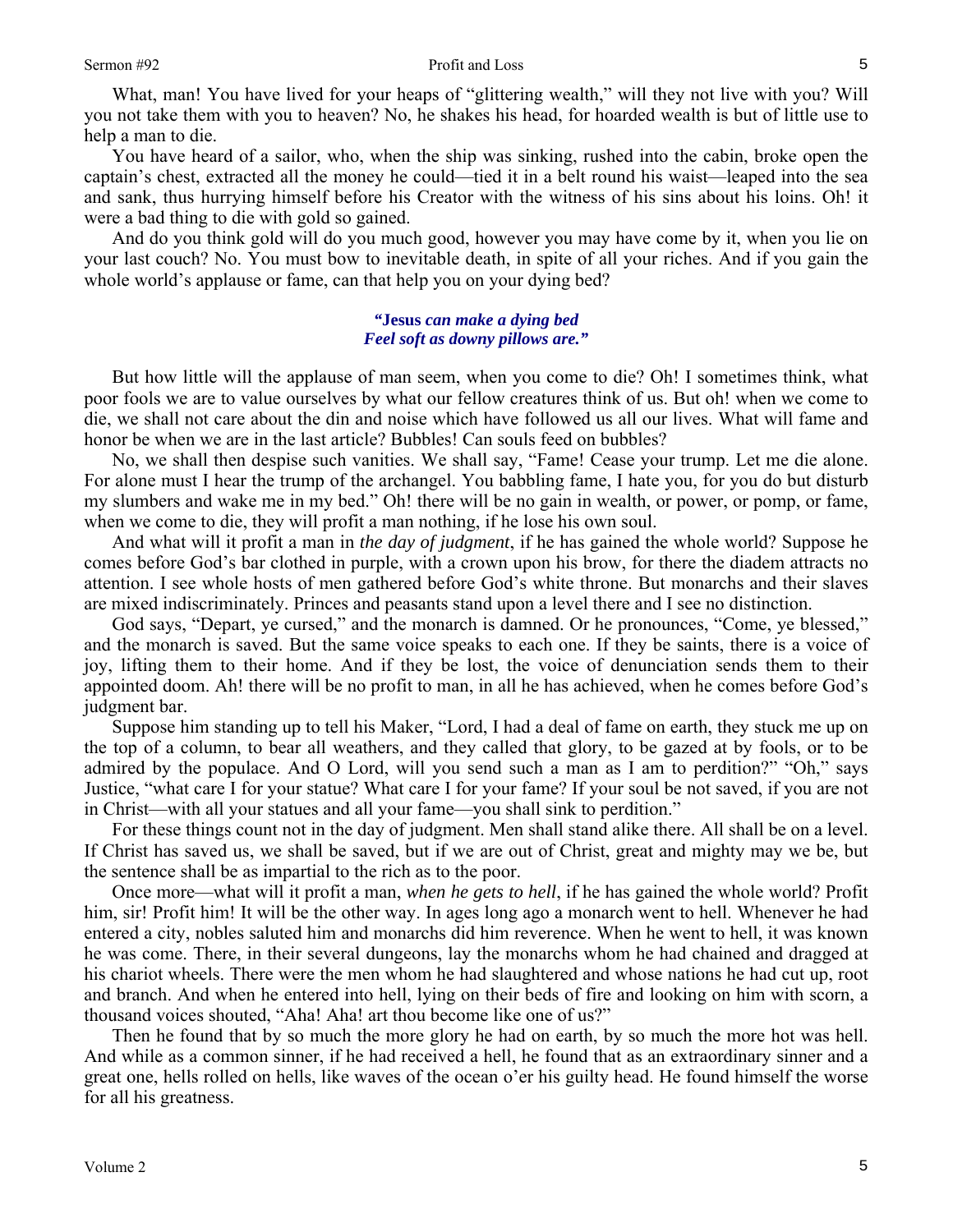#### Profit and Loss Sermon #92

Go, wicked, rich man, heap up your gold, mayhap it shall be turned to brimstone one day and you shall swallow it. Go, man of fame, blow the trump, or bid others blow it. The breath of fame shall fan the coals of God Almighty's vengeance. Go, you man of power and get to your dignity, the higher your flight, the greater your fall when you shall be cast down from your loftiness and shall lie forever to howl in perdition. Because having gained all this, you have gained nothing at all.

**II.** We have summed up, then, the first point, it is but little to gain the whole world. Apart from religion, there is very little in it. But now we come to the contrast that is, THE LOSING THE SOUL.

I shall request your attention for a brief period while I endeavor to dilate on that. To lose the soul, my friends, to lose the soul! how shall we tell what it is to lose the soul? You can conceive how fearful is the loss of the soul in three ways. First, from its intrinsic value. Secondly, from its capabilities. And thirdly, from its doom, if it be lost.

**1.** You may tell how serious it is to lose the soul from *its intrinsic value*. The soul is a thing worth ten thousand worlds. In fact, a thing which worlds on worlds heaped together, like sand upon the sea shore, could not buy. It is more precious than if the ocean had each drop of itself turned into a golden globe, for all that wealth could not buy a soul.

Consider! The soul is made in the image of his Maker. "God made man," it is said, "in his own image." The soul is an everlasting thing like God. God has gifted it with immortality and hence it is precious. To lose it, then, how fearful!

Consider how precious a soul must be, when both God and the devil are after it. You never heard that the devil was after a kingdom, did you? No, he is not so foolish. He knows it would not be worth his winning. He is never after that, but he is always after souls. You never heard that God was seeking after a crown did you! No, He thinks little of dominions, but He is after souls every day. His Holy Spirit is seeking His children, and Christ came to save souls. Do you think that which hell craves for, and that which God seeks for, is not precious?

The soul is precious again, we know, by the price Christ paid for it. "Not with silver and gold," but with His own flesh and blood did He redeem it. Ah! it must be precious if He gave His heart's core to purchase it. What must it be to lose your soul?

**2.** But it is precious, because it is everlasting. And that brings me to note—(I am running over these points, you can enlarge upon them at home)—that the soul is precious on account of *its capabilities*. Do you see, up there, that starry crown? Do you mark there that throne, with the palm branch at its foot? Do you see that pearly-gated city, with its light brighter than the sun? Do you mark its golden streets and its thrice happy inhabitants?

There is a paradise which eye has not seen, which outvies dreams, and which imagination could not picture. But if the soul be lost, that is lost. We see many lost things advertised. Now if a man's soul be lost, let me advertise what he has lost. He has lost a crown, he has lost a harp, he has lost a throne, he has lost a heaven, he has lost an eternity.

When I consider how happy a soul may be, it appears to me to be a tremendous thing for it to be lost, even though it should gain the world. In fact, I cannot set the world in contrast. It is as though I should measure the Alps by a molehill. I cannot tell you what size the world is, if you give me for its standard a grain of dust, nor can I tell you heaven's worth, if you only allow me to value it by a world. Oh! sirs, because the soul is capable of heaven, its loss is a dreadful and terrible thing.

**3.** But consider, lastly, *where the soul must go to that is lost*. There is a place, as much beneath imagination as heaven is above it. A place of murky darkness, where only lurid flames make darkness visible. A place where beds of flame are the fearful couches upon which spirits groan. A place where God Almighty from His mouth pours a stream of brimstone, kindling that "pile of fire and of much wood," which God has prepared of old as a Tophet for the lost and ruined.

There is a spot whose only sights are scenes of fearful woe. There is a place—I do not know where it is, it is somewhere, not in the bowels of this earth, I trust, for that were a sad thing for this world to have hell within its bowels—but somewhere, in a far off world, there is a place where the only music is the mournful symphony of damned spirits, where howling, groaning, moaning, wailing, and gnashing of teeth, make up the horrid concert.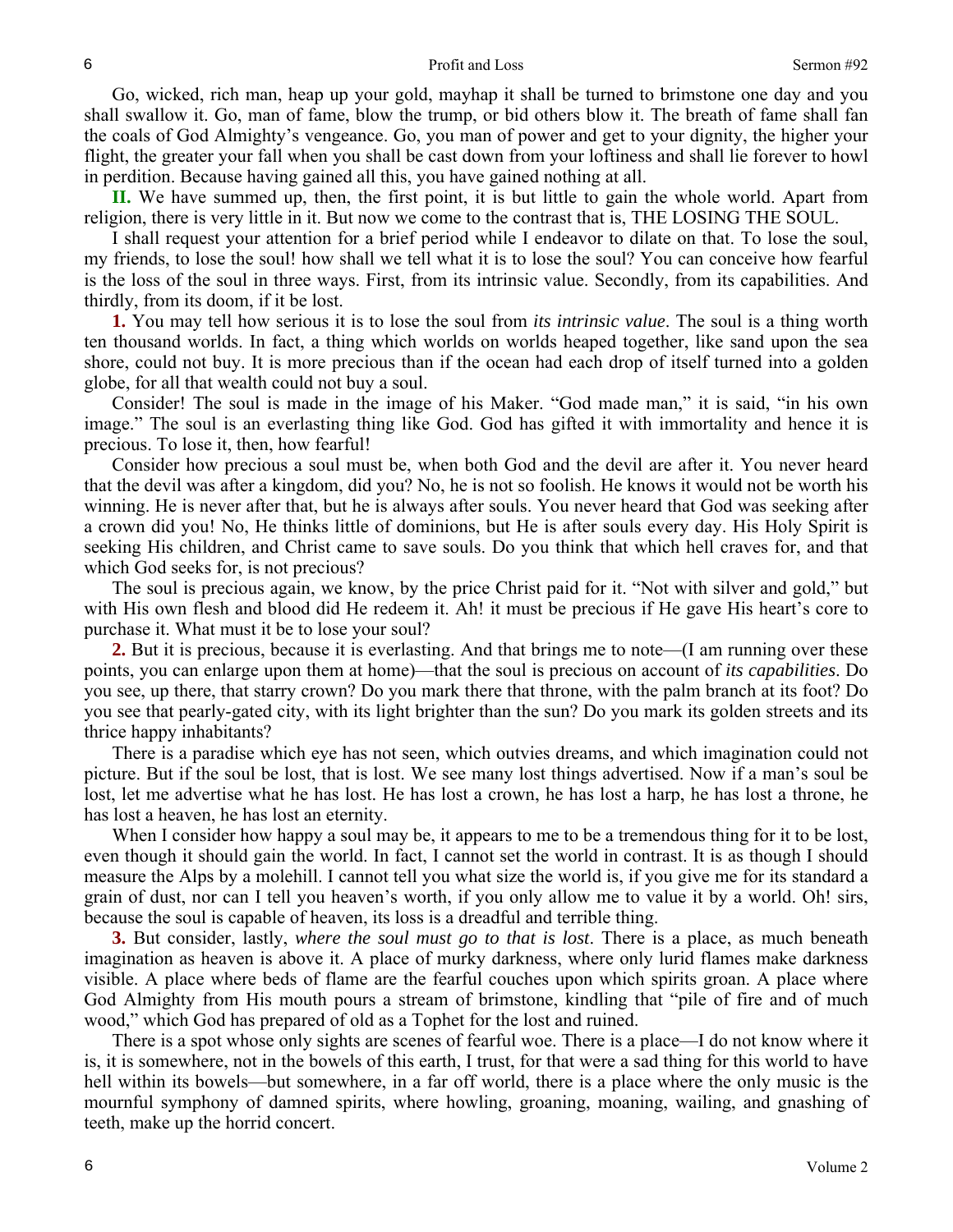#### Sermon #92 Profit and Loss

There is a place where demons fly, swift as air, with whips of knotted burning wire, torturing poor souls. Where tongues, on fire with agony, burn the roofs of mouths that shriek for drops of water—that water all denied. There is a place where soul and body endure as much of infinite wrath as the finite can bear. Where the inflictions of justice crush the soul, where the continual flagellations of vengeance beat the flesh, where the perpetual pourings out of the vials of eternal wrath scald the spirit, and where the cuttings of the sword strike deep into the inner man.

Ah! sirs, I cannot picture this. Within an hour some of you may know it. If your curtain of life be rent in twain, some of you may soon find yourselves face to face with lost souls. Then, sirs, you will know what it is to lose your souls. But you will never know it till then, nor can I hope to set it forth to you.

Vain are these words, light are the things I utter. They are but the daubings of a painter who cannot portray a scene so dreadful, for earth has not colors black enough or fiery enough to depict it. Ah! sinners, if you knew what hell meant, then might you tell what it is to lose your own souls.

**III.** What then is THE PRACTICAL LESSON with which we finish?

If, as most certainly is the case in the most favorable circumstances, a sinner loses fearfully by the gain of the world—if he loses his soul—then how absurd it is for a man at any time to sell his soul for a little! *There* is a man who has sold his soul for half a sovereign. "Where?" say you. Ah! let him answer himself. Many a man has done it.

Says one, "I think I should earn two shillings on Sunday by keeping just one of my shutters down in my shop and selling a little." Ay, fine pay that, to damn your souls for two shillings a week! Another man says, "I think I should get a good situation if I was not one of those Calvinists," and he leaves off going to the house of God and begins to be a more fashionable religionist. A fine thing that—to ruin your everlasting interest for a good situation! It will bring you into a bad situation one day. It is astonishing for how little a man will sell his soul.

I remember an anecdote—I believe it is true. I had almost said I hope it is. A minister, going across some fields, met a countryman and said to him, "Well, friend, it is a most delightful day." "Yes, sir, it is." And having spoken to him about the beauties of the scenery and so forth, he said, "How thankful we ought to be for our mercies! I hope you never come out without praying." "Pray, sir!" said he, "why, I never pray, I have got nothing to pray for." "What a strange man," said the minister. "Doesn't your wife pray?" "If she likes." "Don't your children pray?" "If they like, they do." "Well, you mean to say you do not pray," said the minister, (as I think, not very rightly, no doubt he saw that the man was superstitious). "Now, I will give you half-a-crown if you will promise me not to pray as long as you live." "Very well," said the man, "I don't see what I have got to pray for," and he took the half-crown.

When he went home, the thought struck him, "What have I done?" And something said to him, "Well, John, you will die soon and you will want to pray then. You will have to stand before your Judge and it will be a sad thing not to have prayed." Thoughts of this kind came over him and he felt dreadfully miserable. And the more he thought, the more miserable he felt.

His wife asked him what was the matter. He could hardly tell her for some time. And last he confessed he had taken half-a-crown never to pray again and that was preying on his mind. The poor ignorant soul thought it was the evil one that had appeared to him. "Ay, John," said she, "sure enough it was the devil and you have sold your soul to him for that half-crown."

The poor creature could not work for several days and he became perfectly miserable from the conviction that he had sold himself to the evil one. However, the minister knew what he was about and there was a barn close by, and he was going to preach there. He guessed the man would be there to ease his terror of mind, and sure enough he was there one Sabbath evening, and he heard the same man who gave him the half-crown, take for his text these words, "What shall it profit a man if he gains the whole world, and loses his own soul?"

"Ay," said he, "what will it profit a man who sold his soul for half-a-crown?" Up gets the man, crying out, "Sir, take it back! Take it back!" "Why," said the minister, "you want the half-crown and you said you did not need to pray." "But sir," he said, "I must pray. If I do not pray, I am lost." And after some testing by parleying, the half-crown was returned and the man was on his knees, praying to God.

7